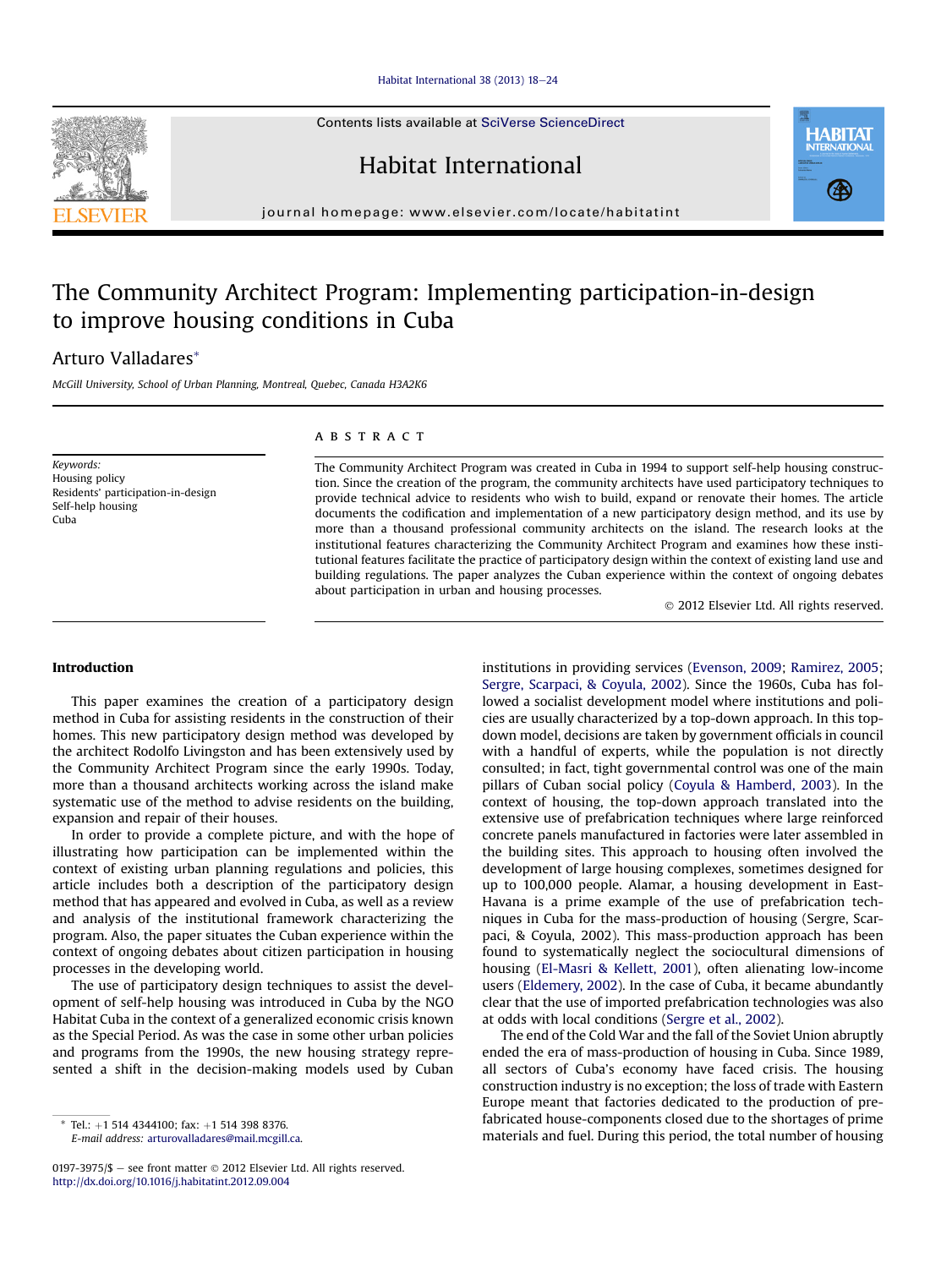units built by the state fell from 29,000 units in 1988 to 21,000 in 1992 (NIH, 2010). Demand was increasing quickly, and by 1993 it was clear that a new approach to housing construction was required.

In this context, the NGO Habitat Cuba was created in 1993, with support from the Cuban government. Habitat Cuba played an important role in generating alternative models to foster housing solutions, creating demonstration housing projects, providing training to architects and engineers promoting citizen participation in solving housing issues, and contributing to the changes required within the institutions dealing with shelter in Cuba. Some of the NGO's immediate solutions were to create local factories for the production of bricks and to promote the use of earth and other alternative construction materials like bamboo. However, Habitat Cuba's most important contribution to housing production was the development of the Community Architect Program, which provided technical assistance and guidance to people building their own homes.

The Community Architect Program broke with the traditional top-down policy model and recognized the need to support citizens' efforts in building their own houses. The program's objective was to enable residents' participation in the design of their houses. Instead of simply requiring residents to provide labour as sweat equity in the completion of housing projects, the new approach entailed facilitation of interactions between architects and residents to help residents articulate their spatial needs and help them make informed decisions about the building processes they are about to undertake.

It is difficult to assess to what degree this breakthrough forms part of a larger movement in the politics of the island. In 2001, Habitat Cuba was dissolved, shortly after a change in the direction of the National Institute of Housing (NIH). The Community Architect Program was then absorbed by NIH and kept on growing, from an initial group of no more than twenty practitioners working in the province of Holguin to more than 1000 employees now working all across Cuba. This impressive growth rate signals a major transition within the housing field. In fact, the proportion of units being built through self-help went up from 25% in 1988 to 38% in 2002 (NIH, 2010).

In this transition, the conventional approach to housing was replaced with an unconventional approach (Keivani & Werna, 2001). This shift seems to be in line with the international recognition that, in the context of developing countries, self-help housing strategies are the most viable alternatives because of their affordability and flexibility (Gilbert, 2004, 2009; UN-Habitat, 2005). However, while the cost-effectiveness of the strategy is the central factor in explaining the success of the Community Architect Program, the transition that occurred in Cuba touched many aspects of the architectural practice in the island.

In the new housing approach, a myriad of small-scale interventions made by residents became the dominant mode of building homes. These small-scale interventions, where users have control over design and building, often involve the use of indigenous building techniques and materials and also increase the diversity of the built environment (Alexander & Center for Environmental Structure, 2002a) and allow people to participate in the creation of a cultural landscape (Carmon, 2002). The creation of the Community Architect Program responded to the need to support these myriad small-scale efforts. As a former director of Habitat International explained in an interview, the idea was to find a way to support residents in building housing. In addition, the new framework acknowledged the capacity and imagination of regular people to make decisions about their built environment, and reflected a view that the expert designer should not dictate solutions to them. An interviewee commented that one of the objectives of the program was to move away from a traditional authoritarian approach in architectural practice, towards recognizing that residents are knowledgeable of their spatial needs. The idea behind the program was precisely to incorporate the resident's knowledge in the design process. This program changed the role of residents in the housing production model. Prior to the creation of the Community Architect Program, residents were conceived merely as final end-users; in the new approach, residents became an active force in the production of housing.

The director of the Community Architect Program commented that there had been a change in the focus of architectural practice across the island. Until the 1990s, there had been an emphasis on the production and design of 'great' buildings or 'grandiose' architecture. With the establishment of the Community Architect Program, the construction of simple buildings used by people in their daily lives became the new focus of state-supported architecture.

This new direction in the housing field in Cuba came with new orientations in architectural practice and education. One of the founding members of the Community Architect Program mentioned that not only is it important for a community architect to have a full command of design techniques and theory, but also, the architect must have the ability to approach clients and help them in understanding their needs. Furthermore, the design process is taken outside the traditional architectural studio and directly involves families. Community architects must enjoy working with people and have good communication skills. In these respects, the way Cuban community architects approach design corresponds to the 'enabling' role prescribed by authors such as Alexander and Center for Environmental Structure (2002a, 2002b, 2005), Alexander, Davis, Martinez, and Corner (1985) and Paul Oliver (1987).

The importance of the Cuban experience rests not only on the creation of this innovative approach to design. During the past four decades, in both developed and developing countries, there has been a growing movement of practitioners advocating for residents' participation-in-design. Rather, the importance of the Community Architect Program lays in the impressive growth in the number of architects working in the program and in the level of services it has provided to Cuban families since its creation. According to a professor from the Faculty of Architecture at the University of Las Villas in Santa Clara, in the past two decades, the Community Architect Program has extended its presence to all the provinces of Cuba, and there is a Community Architect Office in almost all of the municipalities of the country. According to the current director, Community Architect has more than 1000 architects working across Cuba.

#### Methodology

This paper draws on qualitative research conducted in Havana, Cuba during the summers of 2011 and 2012. The research was made possible by a travel award from McGill University.

The research revolved around the following questions: How is participation-in-design implemented in a large scale in Cuba? What participatory design methods are being implemented? What kind of institutional context is required to support participation-indesign? The objectives of the research were: (a) to document the participatory method used by the community architects of Cuba, (b) to identify the institutional characteristics of the Community Architect Program, and (c) to document the evolution of the implementation of participatory design methods in Cuba.

During the fieldwork, data regarding the Community Architect Program were collected through in-depth interviews. In total, 23 interviews were carried out. Interviewees included the director of